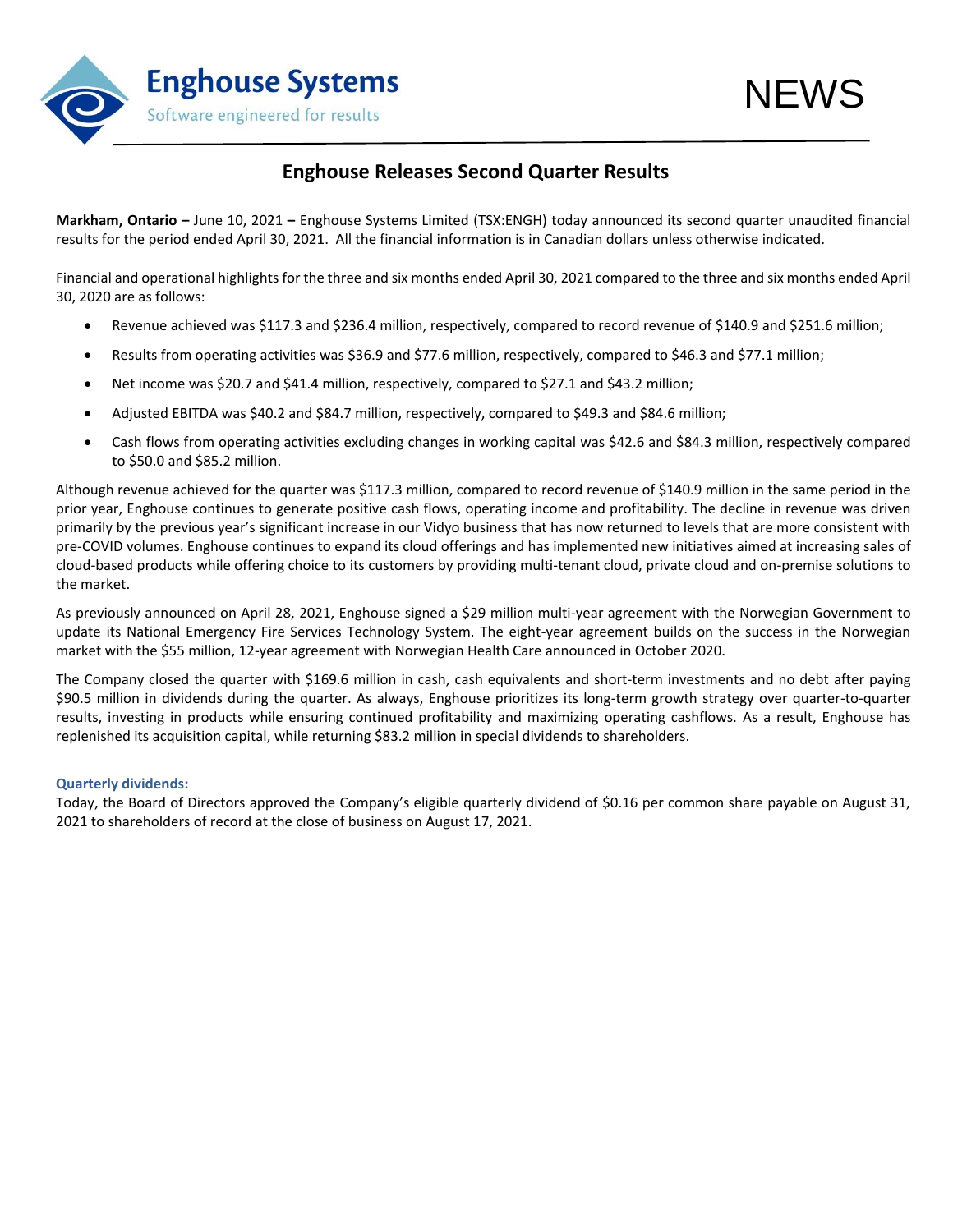## **Enghouse Systems Limited Financial Highlights**

*(in thousands of Canadian dollars)*

| <b>Three months</b>                       |    |           |    |          |           |         |     | <b>Six months</b> |     |          |           |          |
|-------------------------------------------|----|-----------|----|----------|-----------|---------|-----|-------------------|-----|----------|-----------|----------|
| For the period ended April 30             |    | 2021      |    | 2020     | Var (\$)  | Var (%) |     | 2021              |     | 2020     | Var (\$)  | Var (%)  |
| <b>Revenue</b>                            | Ś. | 117,334   | \$ | 140,900  | (23, 566) | (16.7)  | \$. | 236,434           | Ś.  | 251,556  | (15, 122) | (6.0)    |
|                                           |    |           |    |          |           |         |     |                   |     |          |           |          |
|                                           |    |           |    |          |           |         |     |                   |     |          |           |          |
| Direct costs                              |    | 33,533    |    | 39,699   | (6, 166)  | (15.5)  |     | 65,041            |     | 72,176   | (7, 135)  | (9.9)    |
| <b>Revenue, net of direct costs</b>       | \$ | 83,801    | Ś. | 101,201  | (17, 400) | (17.2)  | \$  | 171,393           | \$  | 179,380  | (7, 987)  | (4.5)    |
| As a % of revenue                         |    | 71.4%     |    | 71.8%    |           |         |     | 72.5%             |     | 71.3%    |           |          |
|                                           |    |           |    |          |           |         |     |                   |     |          |           |          |
|                                           |    | 46,852    |    | 55,046   | (8, 194)  | (14.9)  |     | 93,362            |     | 100,806  | (7, 444)  | (7.4)    |
| Operating expenses<br>Special charges     |    | 57        |    | (121)    | 178       | 147.1   |     | 440               |     | 1,455    | (1,015)   | (69.8)   |
| <b>Results from operating activities</b>  | \$ | 36,892    | \$ | 46,276   | (9, 384)  | (20.3)  | \$  | 77,591            | \$  | 77,119   | 472       | 0.6      |
| As a % of revenue                         |    | 31.4%     |    | 32.8%    |           |         |     | 32.8%             |     | 30.7%    |           |          |
|                                           |    |           |    |          |           |         |     |                   |     |          |           |          |
|                                           |    |           |    |          |           |         |     |                   |     |          |           |          |
| Amortization of acquired software and     |    |           |    |          |           |         |     |                   |     |          |           |          |
| customer relationships                    |    | (10, 854) |    | (11,600) | 746       | 6.4     |     | (21, 628)         |     | (21,680) | 52        | 0.2      |
| Foreign exchange gains (losses)           |    | 1,587     |    | (393)    | 1,980     | 503.8   |     | (1, 523)          |     | (46)     | (1, 477)  | (3210.9) |
| Interest expense - lease obligations      |    | (277)     |    | (300)    | 23        | 7.7     |     | (606)             |     | (562)    | (44)      | (7.8)    |
| Finance income                            |    | 36        |    | 131      | (95)      | (72.5)  |     | 116               |     | 482      | (366)     | (75.9)   |
| Finance expenses                          |    | 17        |    | (16)     | 33        | 206.3   |     | (64)              |     | (34)     | (30)      | (88.2)   |
| Other (expenses) income                   |    | (1, 122)  |    | 811      | (1,933)   | (238.3) |     | (1, 446)          |     | 397      | (1,843)   | (464.2)  |
| Income before income taxes                | \$ | 26,279    | \$ | 34,909   | (8,630)   | (24.7)  | \$  | 52,440            | \$  | 55,676   | (3, 236)  | (5.8)    |
| Provision for income taxes                |    | 5,540     |    | 7,820    | (2, 280)  | (29.2)  |     | 11,059            |     | 12,451   | (1, 392)  | (11.2)   |
| Net Income for the period                 | \$ | 20,739    | Ś. | 27,089   | (6, 350)  | (23.4)  | \$  | 41,381            | Ś.  | 43,225   | (1, 844)  | (4.3)    |
|                                           |    |           |    |          |           |         |     |                   |     |          |           |          |
|                                           |    |           |    |          |           |         |     |                   |     |          |           |          |
| Basic earnings per share                  |    | 0.37      |    | 0.49     | (0.12)    | (24.5)  |     | 0.75<br>0.74      |     | 0.79     | (0.04)    | (5.1)    |
| Diluted earnings per share                |    | 0.37      |    | 0.49     | (0.12)    | (24.5)  |     |                   |     | 0.78     | (0.04)    | (5.1)    |
|                                           |    |           |    |          |           |         |     |                   |     |          |           |          |
| Operating cash flows                      |    | 39,155    |    | 57,533   | (18, 378) | (31.9)  |     | 59,702            |     | 77,466   | (17, 764) | (22.9)   |
| Operating cash flows excluding changes in |    |           |    |          |           |         |     |                   |     |          |           |          |
| working capital                           |    | 42,600    |    | 50,033   | (7, 433)  | (14.9)  |     | 84,317            |     | 85,216   | (899)     | (1.1)    |
|                                           |    |           |    |          |           |         |     |                   |     |          |           |          |
| <b>Adjusted EBITDA</b>                    |    |           |    |          |           |         |     |                   |     |          |           |          |
| Results from operating activities         |    | 36,892    |    | 46,276   |           |         |     | 77,591            |     | 77,119   |           |          |
|                                           |    |           |    |          |           |         |     |                   |     |          |           |          |
| Depreciation                              |    | 758       |    | 758      |           |         |     | 1,493             |     | 1,645    |           |          |
| Depreciation of right-of-use assets       |    | 2,492     |    | 2,368    |           |         |     | 5,195             |     | 4,391    |           |          |
| Special charges                           |    | 57        |    | (121)    |           |         |     | 440               |     | 1,455    |           |          |
| <b>Adjusted EBITDA</b>                    | \$ | 40,199    | \$ | 49,281   | (9,082)   | (18.4)  | \$  | 84,719            | \$  | 84,610   | 109       | 0.1      |
|                                           |    |           |    |          |           |         |     |                   |     |          |           |          |
| Adjusted EBITDA margin                    |    | 34.3%     |    | 35.0%    |           |         |     | 35.8%             |     | 33.6%    |           |          |
|                                           |    |           |    |          |           |         |     |                   |     |          |           |          |
| <b>Adjusted EBITDA per diluted share</b>  | \$ | 0.72      | \$ | 0.89     | (0.17)    | (19.1)  | \$  | 1.52              | \$. | 1.53     | (0.01)    | (0.7)    |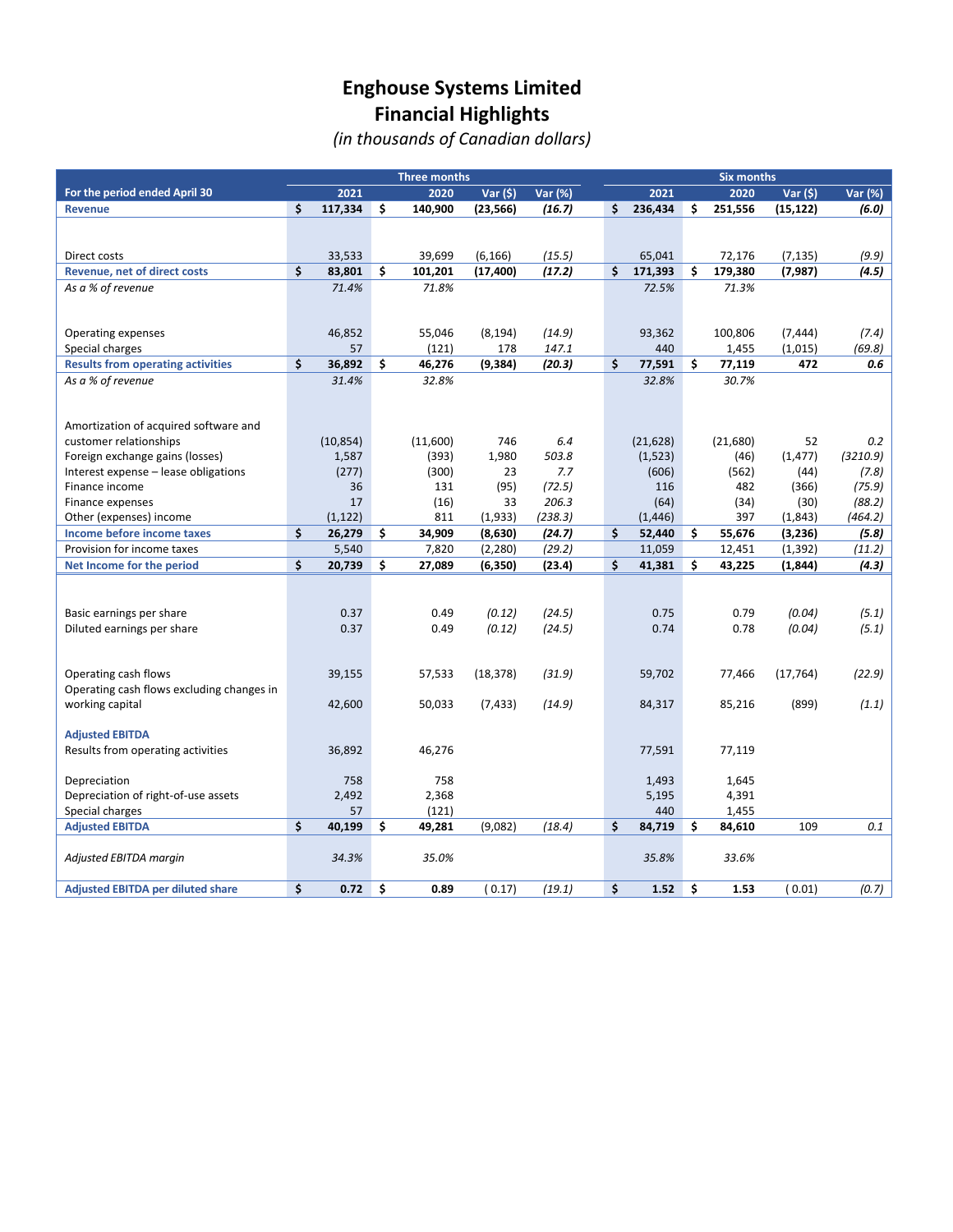| <b>Condensed Consolidated Interim Statements of Financial Position</b> |                      |                        |                   |
|------------------------------------------------------------------------|----------------------|------------------------|-------------------|
| (in thousands of Canadian dollars)                                     | As at April 30, 2020 | As at October 31, 2020 |                   |
| (unaudited)                                                            |                      |                        |                   |
| <b>ASSETS</b><br><b>Current assets:</b>                                |                      |                        |                   |
|                                                                        |                      |                        |                   |
| Cash and cash equivalents                                              | \$<br>165,666        | \$                     | 244,792           |
| Short-term investments                                                 | 3,907                |                        | 6,999             |
| Accounts receivable                                                    | 98,381               |                        | 90,789            |
| Prepaid expenses and other assets                                      | 14,457               |                        | 14,772            |
|                                                                        | 282,411              |                        | 357,352           |
| <b>Non-current assets:</b>                                             |                      |                        |                   |
| Property and equipment                                                 | 6,191                |                        | 6,301             |
| Right-of-use assets<br>Intangible assets                               | 33,947<br>120,624    |                        | 42,832<br>123,616 |
| Goodwill                                                               | 220,767              |                        | 217,426           |
| Deferred income tax assets                                             | 19,524               |                        | 16,119            |
|                                                                        | 401,053              |                        | 406,294           |
|                                                                        | \$<br>683,464        | \$                     | 763,646           |
|                                                                        |                      |                        |                   |
| <b>LIABILITIES AND SHAREHOLDERS' EQUITY</b>                            |                      |                        |                   |
| <b>Current liabilities:</b>                                            |                      |                        |                   |
| Accounts payable and accrued liabilities                               | \$<br>68,161         | \$                     | 80,339            |
| Income taxes payable                                                   | 9,395                |                        | 13,245            |
| Dividends payable                                                      | 8,879                |                        | 7,472             |
| Provisions                                                             | 7,345                |                        | 5,697             |
| Deferred revenue                                                       | 104,341              |                        | 89,927            |
| Lease obligations                                                      | 9,763                |                        | 9,914             |
|                                                                        | 207,884              |                        | 206,594           |
| <b>Non-current liabilities:</b>                                        |                      |                        |                   |
| Income taxes payable                                                   | 2,925                |                        | 3,829             |
| Deferred income tax liabilities                                        | 19,881               |                        | 14,782            |
| Deferred revenue                                                       | 5,324                |                        | 7,021             |
| Net employee defined benefit obligation                                | 2,734                |                        | 2,855             |
| Lease obligations                                                      | 23,910               |                        | 32,242            |
|                                                                        | 54,774               |                        | 60,729            |
|                                                                        | 262,658              |                        | 267,323           |
|                                                                        |                      |                        |                   |
| <b>Shareholders' equity</b>                                            |                      |                        |                   |
| Share capital                                                          | 104,483              |                        | 99,405            |
| Contributed surplus                                                    | 7,130                |                        | 6,583             |
| Retained earnings                                                      | 321,378              |                        | 379,378           |
| Accumulated other comprehensive (loss) income                          | (12, 185)            |                        | 10,957            |
|                                                                        | 420,806              |                        | 496,323           |
|                                                                        | \$<br>683,464        | \$                     | 763,646           |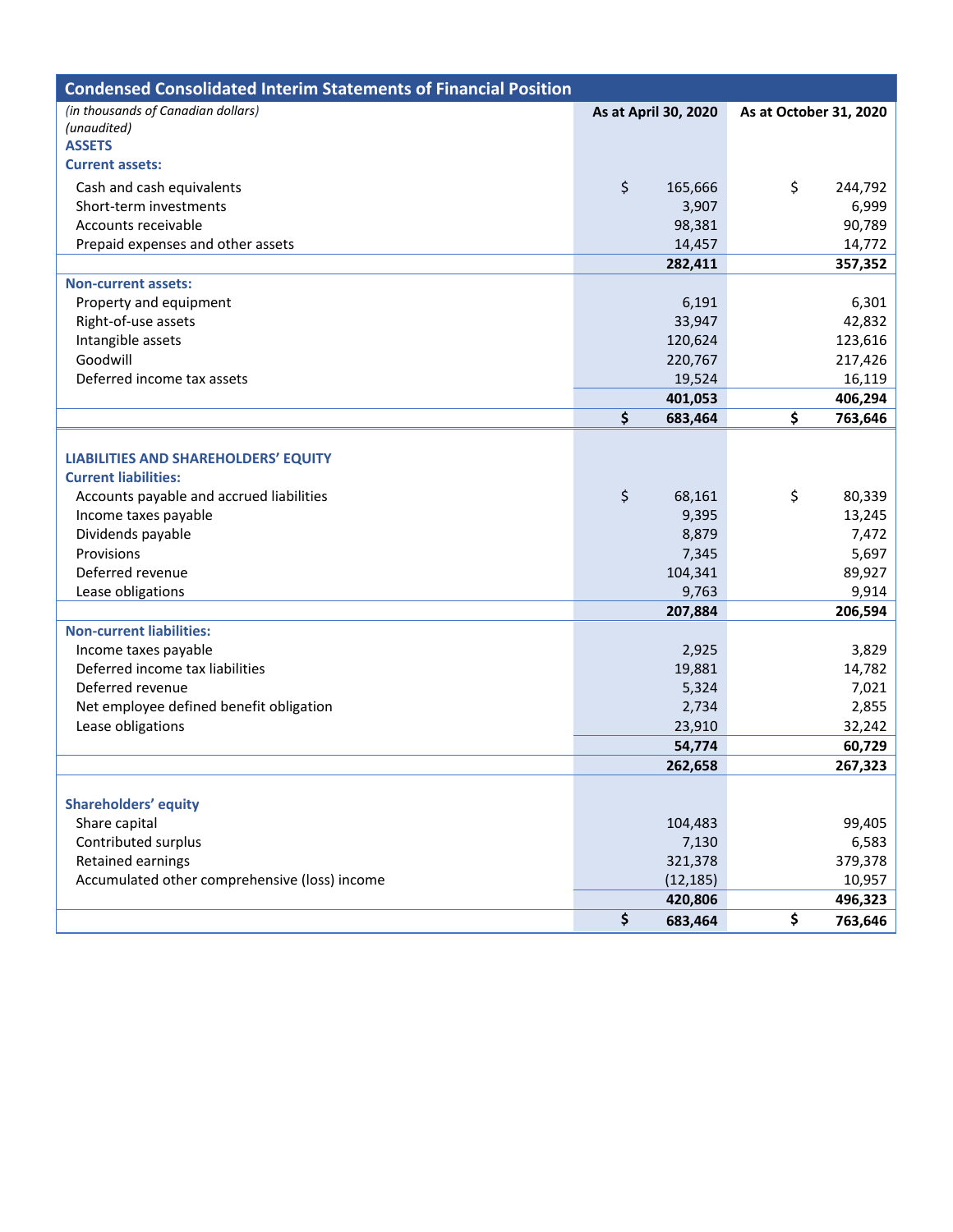| <b>Condensed Consolidated Interim Statements of Operations and Comprehensive Income</b> |                        |              |            |                 |  |  |
|-----------------------------------------------------------------------------------------|------------------------|--------------|------------|-----------------|--|--|
| (in thousands of Canadian dollars except per share amounts)                             |                        |              |            |                 |  |  |
| (unaudited)                                                                             |                        | Three months | Six months |                 |  |  |
| <b>Periods ended April 30</b>                                                           | 2021                   | 2020         | 2021       | 2020            |  |  |
|                                                                                         |                        |              |            |                 |  |  |
| <b>Revenue</b><br>Software licenses                                                     | \$25,167               | \$48,791     | \$53,467   | \$77,191        |  |  |
| Hosted and maintenance services                                                         | 70,402                 | 72,024       | 142,645    | 136,377         |  |  |
| <b>Professional services</b>                                                            | 18,468                 | 16,087       | 34,297     | 31,270          |  |  |
| Hardware                                                                                | 3,297                  | 3,998        | 6,025      | 6,718           |  |  |
|                                                                                         | 117,334                | 140,900      | 236,434    | 251,556         |  |  |
| <b>Direct costs</b>                                                                     |                        |              |            |                 |  |  |
| Software licenses                                                                       | 1,485                  | 3,937        | 2,686      |                 |  |  |
| Services                                                                                | 30,143                 | 33,080       | 58,615     | 6,387<br>61,426 |  |  |
| Hardware                                                                                | 1,905                  | 2,682        | 3,740      | 4,363           |  |  |
|                                                                                         | 33,533                 | 39,699       | 65,041     | 72,176          |  |  |
| Revenue, net of direct costs                                                            | 83,801                 | 101,201      | 171,393    | 179,380         |  |  |
|                                                                                         |                        |              |            |                 |  |  |
| <b>Operating expenses</b>                                                               |                        |              |            |                 |  |  |
| Selling, general and administrative                                                     | 22,208                 | 29,612       | 45,159     | 54,294          |  |  |
| Research and development                                                                | 21,394                 | 22,308       | 41,515     | 40,476          |  |  |
| Depreciation                                                                            | 758                    | 758          | 1,493      | 1,645           |  |  |
| Depreciation of right-of-use assets                                                     | 2,492                  | 2,368        | 5,195      | 4,391           |  |  |
| Special charges                                                                         | 57                     | (121)        | 440        | 1,455           |  |  |
|                                                                                         | 46,909                 | 54,925       | 93,802     | 102,261         |  |  |
|                                                                                         |                        |              |            |                 |  |  |
| <b>Results from operating activities</b>                                                | 36,892                 | 46,276       | 77,591     | 77,119          |  |  |
|                                                                                         |                        |              |            |                 |  |  |
| Amortization of acquired software and customer relationships                            | (10, 854)              | (11,600)     | (21, 628)  | (21,680)        |  |  |
| Foreign exchange gains (losses)                                                         | 1,587                  | (393)        | (1, 523)   | (46)            |  |  |
| Interest expense - lease obligations                                                    | (277)                  | (300)        | (606)      | (562)           |  |  |
| Finance income                                                                          | 36                     | 131          | 116        | 482             |  |  |
| Finance expenses                                                                        | 17                     | (16)         | (64)       | (34)            |  |  |
| Other (expenses) income                                                                 | (1, 122)               | 811          | (1, 446)   | 397             |  |  |
| Income before income taxes                                                              | 26,279                 | 34,909       | 52,440     | 55,676          |  |  |
|                                                                                         |                        |              |            |                 |  |  |
| <b>Provision for income taxes</b>                                                       | 5,540                  | 7,820        | 11,059     | 12,451          |  |  |
|                                                                                         |                        |              |            |                 |  |  |
| Net income for the period                                                               | \$20,739               | \$27,089     | \$41,381   | \$43,225        |  |  |
|                                                                                         |                        |              |            |                 |  |  |
| Items that may be subsequently reclassified to income:                                  |                        |              |            |                 |  |  |
| Cumulative translation adjustment                                                       | (18, 274)              | 10,140       | (23, 142)  | 12,460          |  |  |
|                                                                                         |                        |              |            |                 |  |  |
| <b>Other comprehensive (loss) income</b>                                                | (18, 274)              | 10,140       | (23, 142)  | 12,460          |  |  |
|                                                                                         |                        |              |            |                 |  |  |
| <b>Comprehensive income</b>                                                             | $\mathsf{\$}$<br>2,465 | \$37,229     | \$18,239   | \$55,685        |  |  |
|                                                                                         |                        |              |            |                 |  |  |
| <b>Earnings per share</b>                                                               |                        |              |            |                 |  |  |
| <b>Basic</b>                                                                            | \$<br>0.37             | \$<br>0.49   | \$<br>0.75 | \$<br>0.79      |  |  |
| Diluted                                                                                 | \$<br>0.37             | \$<br>0.49   | \$<br>0.74 | \$<br>0.78      |  |  |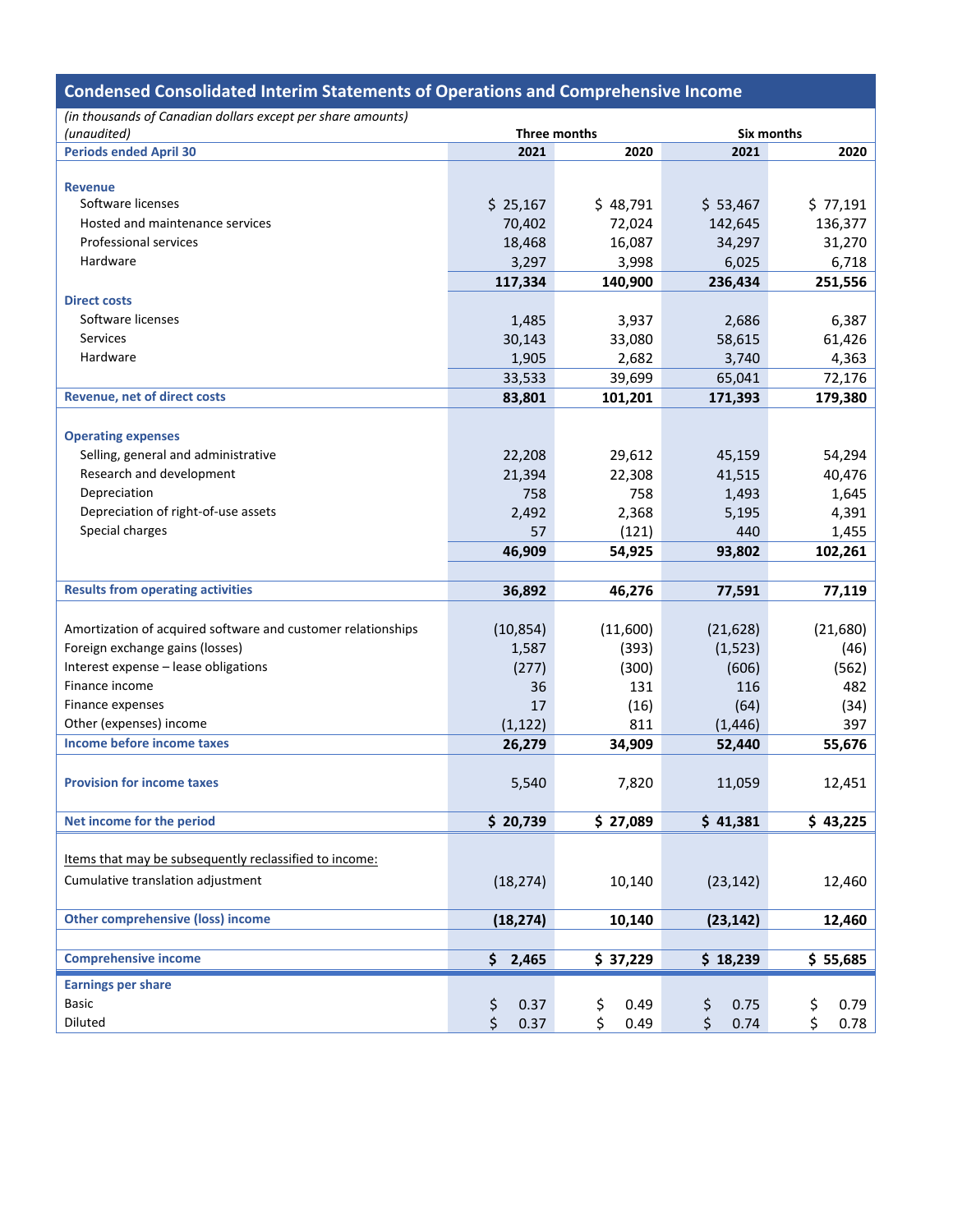### **Condensed Consolidated Interim Statements of Cash Flows**

| (in thousands of Canadian dollars)                           |              |              |              |              |  |  |
|--------------------------------------------------------------|--------------|--------------|--------------|--------------|--|--|
| (unaudited)                                                  | Three months |              | Six months   |              |  |  |
| <b>Periods ended April 30</b>                                | 2021         | 2020         | 2021         | 2020         |  |  |
|                                                              |              |              |              |              |  |  |
| <b>OPERATING ACTIVITIES</b>                                  |              |              |              |              |  |  |
| Net income for the period                                    | \$<br>20,739 | \$<br>27,089 | Ś.<br>41,381 | \$<br>43,225 |  |  |
| Adjustments to reconcile net income to net cash provided by  |              |              |              |              |  |  |
| operating activities                                         |              |              |              |              |  |  |
| Depreciation                                                 | 758          | 758          | 1,493        | 1,645        |  |  |
| Depreciation of right-of-use assets                          | 2,492        | 2,368        | 5,195        | 4,391        |  |  |
| Interest expense - lease obligations                         | 277          | 300          | 606          | 562          |  |  |
| Amortization of acquired software and customer relationships | 10,854       | 11,600       | 21,628       | 21,680       |  |  |
| Stock-based compensation expense                             | 835          | 893          | 1,445        | 1,625        |  |  |
| Provision for income taxes                                   | 5,540        | 7,820        | 11,059       | 12,451       |  |  |
| Finance expenses and other expenses (income)                 | 1,105        | (795)        | 1,510        | (363)        |  |  |
|                                                              | 42,600       | 50,033       | 84,317       | 85,216       |  |  |
|                                                              |              |              |              |              |  |  |
| Changes in non-cash operating working capital                | 2,440        | 10,836       | (8, 915)     | 536          |  |  |
| Income taxes paid                                            | (5,885)      | (3,336)      | (15,700)     | (8, 286)     |  |  |
| Net cash provided by operating activities                    | 39,155       | 57,533       | 59,702       | 77,466       |  |  |
|                                                              |              |              |              |              |  |  |
| <b>INVESTING ACTIVITIES</b>                                  |              |              |              |              |  |  |
| Purchase of property and equipment                           | (666)        | (1,005)      | (1, 344)     | (1, 444)     |  |  |
| Acquisitions, net of cash acquired*                          | (3,810)      | 1,235        | (32, 300)    | (47, 664)    |  |  |
| Purchase consideration for prior-year acquisitions           | 444          |              | 1,105        | (546)        |  |  |
| Purchase of short-term investments                           | (932)        | (1,795)      | 1,614        | (1,802)      |  |  |
| Net cash provided by (used in) investing activities          | (4, 964)     | (1, 565)     | (30, 925)    | (51, 456)    |  |  |
|                                                              |              |              |              |              |  |  |
| <b>FINANCING ACTIVITIES</b>                                  |              |              |              |              |  |  |
| Issuance of share capital                                    | 4,028        | 788          | 4,180        | 5,572        |  |  |
| Repayment of loans                                           |              |              |              | (62)         |  |  |
| Repayment of lease obligations                               | (2,091)      | (1,586)      | (4, 921)     | (4, 452)     |  |  |
| Dividends paid                                               | (90, 502)    | (6,048)      | (97, 974)    | (12,069)     |  |  |
| Net cash used in financing activities                        | (88, 565)    | (6, 846)     | (98, 715)    | (11, 011)    |  |  |
|                                                              |              |              |              |              |  |  |
|                                                              |              |              |              |              |  |  |
| Impact of foreign exchange on cash and cash equivalents      | (5,937)      | 1,757        | (9, 188)     | 2,567        |  |  |
|                                                              |              |              |              |              |  |  |
| (Decrease) increase in cash and cash equivalents             | (60, 311)    | 50,879       | (79, 126)    | 17,566       |  |  |
| Cash and cash equivalents - beginning of period              | 225,977      | 111,451      | 244,792      | 144,764      |  |  |
| Cash and cash equivalents - end of period                    | \$165,666    | \$162,330    | \$165,666    | \$162,330    |  |  |

*\* Acquisitions are net of cash acquired of nil and \$1,463 for the three and six months ended April 30, 2021, respectively, and nil and \$6,906 for the three and six months ended April 30, 2020, respectively.*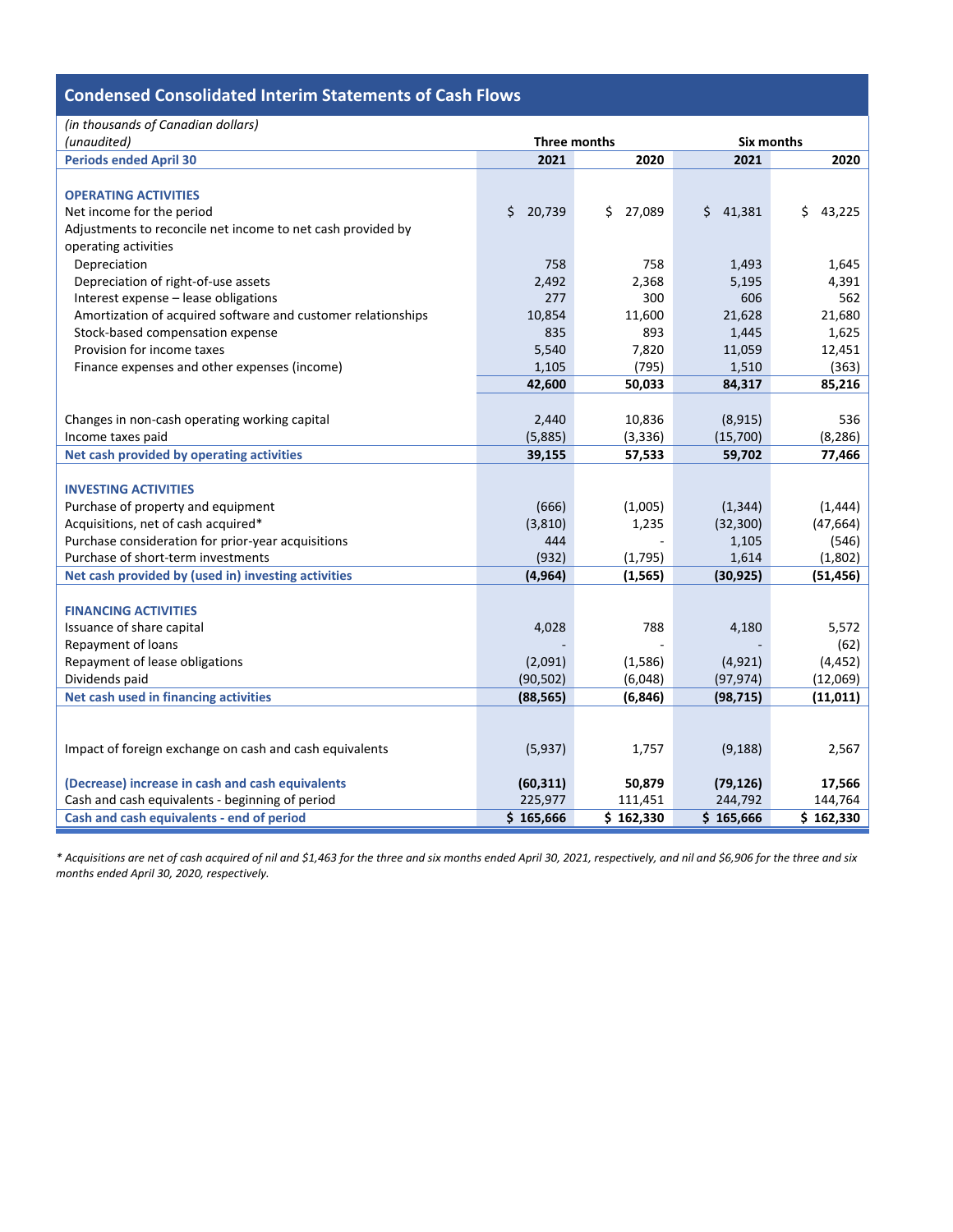# **Enghouse Systems Limited**

### **Segment Reporting Information**

*(in thousands of Canadian dollars)*

| Three months ended April 30, 2021            | <b>IMG</b> | <b>AMG</b> | <b>Total</b> |
|----------------------------------------------|------------|------------|--------------|
| Revenue                                      | 65,879     | 51,455     | 117,334      |
| Direct costs                                 | (16,930)   | (16, 603)  | (33, 533)    |
| <b>Revenue, net of direct costs</b>          | 48,949     | 34,852     | 83,801       |
| Operating expenses excluding special charges | (24,074)   | (12, 214)  | (36, 288)    |
| Depreciation of property and equipment       | (624)      | (134)      | (758)        |
| Depreciation of right-of-use assets          | (1,666)    | (826)      | (2, 492)     |
| <b>Segment profit</b>                        | 22,585     | 21,678     | 44,263       |
| Special charges                              |            |            | (57)         |
| Corporate and shared service expenses        |            |            | (7,314)      |
| <b>Results from operating activities</b>     |            |            | 36,892       |

| Three months ended April 30, 2020            | <b>IMG</b> | <b>AMG</b> |   | <b>Total</b> |
|----------------------------------------------|------------|------------|---|--------------|
| Revenue                                      | 89,925     | 50,975     | S | 140,900      |
| Direct costs                                 | (20,874)   | (18,825)   |   | (39,699)     |
| <b>Revenue, net of direct costs</b>          | 69,051     | 32,150     |   | 101,201      |
| Operating expenses excluding special charges | (25, 632)  | (15, 412)  |   | (41,044)     |
| Depreciation of property and equipment       | (518)      | (240)      |   | (758)        |
| Depreciation of right-of-use assets          | (1,386)    | (982)      |   | (2,368)      |
| <b>Segment profit</b>                        | 41.515     | 15,516     |   | 57,031       |
| Special charges                              |            |            |   | 121          |
| Corporate and shared service expenses        |            |            |   | (10, 876)    |
| <b>Results from operating activities</b>     |            |            |   | 46,276       |

| Six months ended April 30, 2021              | <b>IMG</b>    | <b>AMG</b> |   | <b>Total</b> |
|----------------------------------------------|---------------|------------|---|--------------|
| Revenue                                      | \$<br>136,182 | 100,252    | S | 236,434      |
| Direct costs                                 | (32, 387)     | (32, 654)  |   | (65, 041)    |
| <b>Revenue, net of direct costs</b>          | 103,795       | 67,598     |   | 171,393      |
| Operating expenses excluding special charges | (46, 737)     | (24, 339)  |   | (71,076)     |
| Depreciation of property and equipment       | (1,295)       | (198)      |   | (1, 493)     |
| Depreciation of right-of-use assets          | (3,484)       | (1,711)    |   | (5,195)      |
| <b>Segment profit</b>                        | 52,279        | 41,350     |   | 93,629       |
| Special charges                              |               |            |   | (440)        |
| Corporate and shared service expenses        |               |            |   | (15, 598)    |
| <b>Results from operating activities</b>     |               |            |   | 77,591       |

| Six months ended April 30, 2020              | <b>IMG</b> | <b>AMG</b> |   | <b>Total</b> |
|----------------------------------------------|------------|------------|---|--------------|
| Revenue                                      | 152.798    | 98,758     | S | 251,556      |
| Direct costs                                 | (36,088)   | (36,088)   |   | (72,176)     |
| <b>Revenue, net of direct costs</b>          | 116,710    | 62,670     |   | 179,380      |
| Operating expenses excluding special charges | (46, 851)  | (28,080)   |   | (74,931)     |
| Depreciation of property and equipment       | (973)      | (672)      |   | (1,645)      |
| Depreciation of right-of-use assets          | (2, 444)   | (1, 947)   |   | (4, 391)     |
| <b>Segment profit</b>                        | 66,442     | 31,971     |   | 98,413       |
| Special charges                              |            |            |   | (1, 455)     |
| Corporate and shared service expenses        |            |            |   | (19, 839)    |
| <b>Results from operating activities</b>     |            |            |   | 77,119       |